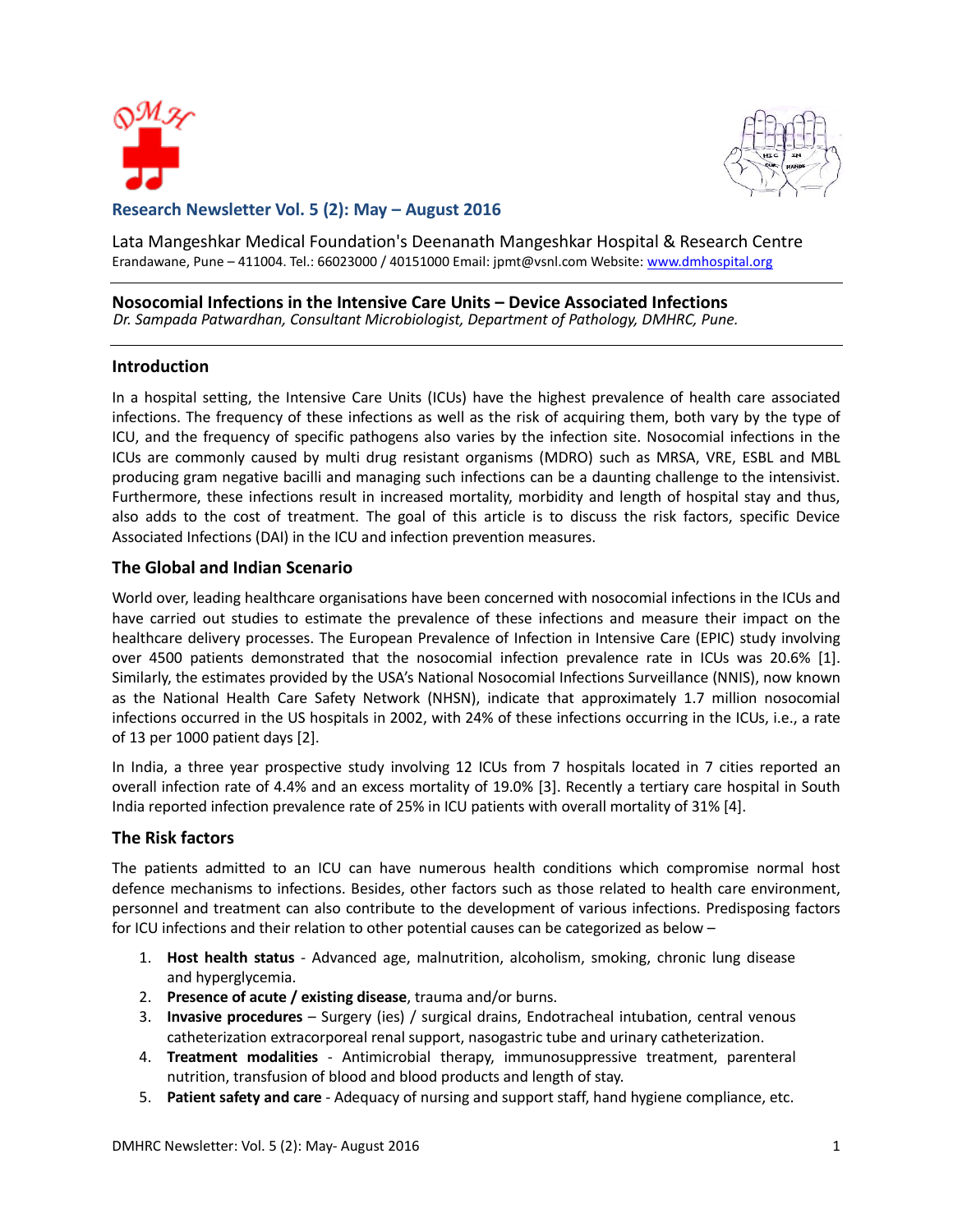# **Device Associated Infections in ICU**

Patients admitted to ICUs undergo a variety of invasive procedures involving devices, which predispose them to acquiring DAI. As introduced previously in the first issue of this article series, DAIs namely Ventilator Associated Pneumonia (VAP), Central Line Associated Blood Stream Infection (CLABSI) and Catheter Associated Urinary Tract Infection (CAUTI), account for a of the nosocomial infections acquired in the ICUs and active surveillance plays a key role in controlling these DAIs. The rate of incidence of DAI is calculated as number of infections per 1000 device days. Though the rate of device use in the developing countries is equal or even lower to that in the developed countries, the DAIs are found to be exceedingly higher in the developing countries than in the developed countries such as the USA [5].

The three most commonly occurring DAIs in ICUs are summarised below

- 1. **Ventilator associated pneumonia (VAP):** Mechanical ventilation is an inherent underlying cause to the development of VAP. This pneumonia develops due to micro aspiration of oropharyngeal colonizing flora. Overall VAP incidence in India is about 10 per 1000 ventilator days [3]. A study on VAP performed in hospitals in 10 developing countries showed that VAP prolonged the length of hospital stay and increased the risk of death by 14% [6]. Supine patient position, increase in gastric pH, continuous sedation, age > 60 yrs, head injury, post surgical patients, reintubation are some of the known risk factors for development of VAP.
- 2. **Central line associated blood stream infection (CLABSI)**: In most patients admitted to ICUs, Central Venous Catheter (CVC) is required to administer drugs and fluids, parenteral nutrition and monitoring of central venous pressure. An estimated rate of CLABSI in the United States is between 1 and 5.6 per 1000 catheter days [7]. A three year prospective multicentric study in India documented CLABSI rate of 7.92 / 1000 catheter days [3]. The risk factors for CLABSI include longer duration of catheter use, using catheter with multiple lumens, suboptimal skin disinfection, inadequate hand hygiene, use of three way stopcocks, use of vented IV containers and oozing at the site of insertion.
- 3. **Catheter associated urinary tract infection (CAUTI)**: CAUTI is a common infection, accounting for approximately 23% of nosocomial infections in the ICU. CAUTI is generally less severe than VAP and CLABSI and is not associated with excess patient mortality. Risks factors for CAUTI include female gender, diabetes and long duration of catheterization.

|    | <b>VAP</b>                                 | <b>CLABSI</b>                                                                                  | <b>CAUTI</b>                                                      |
|----|--------------------------------------------|------------------------------------------------------------------------------------------------|-------------------------------------------------------------------|
| 1. | Adherence to hand hygiene                  | Adherence to hand hygiene                                                                      | Adherence to hand hygiene                                         |
| 2. | Limit the use of mechanical<br>ventilation | Aseptic technique during<br>insertion with use of 2%<br>chlorhexidine for skin<br>disinfection | Aseptic technique during<br>catheter insertion and<br>maintenance |
| 3. | Semi recumbent patient<br>position         | Use of needle less<br>connectors                                                               | Maintaining closed<br>drainage system                             |
| 4. | Avoiding re-intubation                     | Use of sterile transparent<br>dressing to cover the site                                       | Prompt removal of the<br>catheter when not needed                 |
| 5. | Maintaining endotracheal<br>cuff pressure  | Use of collapsible IV fluid<br>containers                                                      |                                                                   |
| 6. | Continuous sub glottic-<br>suctioning      | Disinfection of ports with<br>70% alcohol before<br>accessing the CVC                          |                                                                   |
| 7. | Oral decontamination                       |                                                                                                |                                                                   |

The table below summarises preventive strategies for DAIs in ICUs